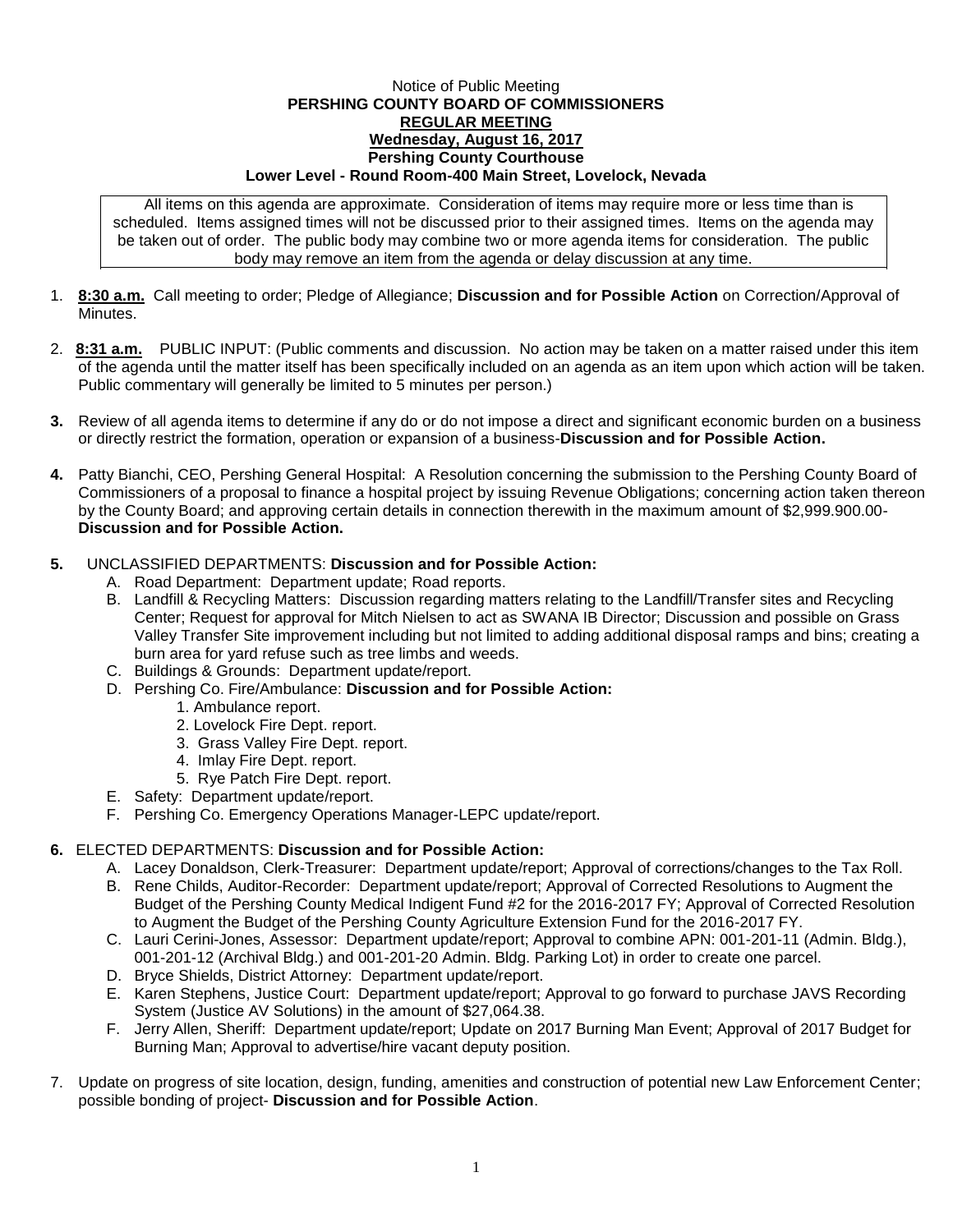- 8. Proclamations and Awards: **Discussion and for Possible Action**-(The Pershing County Board of Commissioners may make a Proclamation or present a service or other award on behalf of the County).
- 9. Salary Resolutions: R. Torres (Justice Court) **Discussion and for Possible Action.**
- 10. **9:30 a.m.** Grass Valley Advisory Board: Update on matters relating to the Grass Valley area.
- 11. Board Appointments/Resignations/Vacancies: 911 Surcharge Advisory Committee; Broadband Advisory Committee; Recreation Board; Library Board of Trustees; Grass Valley Advisory Board-Declaration of Vacancy; Natural Resource Advisory Commission; Television District Board; Update on City Appointments Senior Center Advisory Board and Regional Planning Commission - **Discussion and for Possible Action.**
- 12. Discussion regarding increasing the county per diem rates and mileage for travel- **Discussion and for Possible Action.**
- 13. **9:45 a.m.** Public Hearing on proposed Ordinance No. 329 amending Chapter 316, Title 17, of the Pershing County Development Code by changing provisions within the following: 17.316.00, Purpose; 17.316.05, Applicability, Clarifying that land uses designated as residential Group Home, Large Residential Group Home and Group Care Facility shall be subject to the special regulations of Chapter 316; 17.316.10, Definitions, reconciles a contradiction between Chapter 316 and Chapter 17.304.20 (E) by expanding the definition of Group Care to include Halfway Houses and Treatment Facilities for Drug and Alcohol Abusers- **Discussion and for Possible Action.**
- 14. Correspondence.
- 15. EP Minerals, LLC: Eagle Picher Minerals, Inc. changed is legal name to EP Minerals, LLC and NDOT now wishes to reissue that Multi-Use License in the name of Ep Minerals, LLC; Request for approval of Form 899 Multi-use License Lease Underlying Fee Owner Agreement with attachments- **Discussion and for Possible Action**
- 16. Approval of Vouchers-**Discussion and for Possible Action**.
- 17. The Board of County Commissioners may meet in a closed labor session pursuant to NRS 288.220 to meet with the County's labor representative regarding labor negotiations.
- 18. Litigation Meeting.
- 19. Report from Legal Counsel.
- 20. Report from Administrative Assistant-County Commissioner's Office.
- 21. Update on the Pershing County Economic Development and Conservation Act- **Discussion and for Possible Action.**
- 22. Items for future agendas- **Discussion and for Possible Action.**
- 23. **11:00 a.m.** Winnemucca BLM District: Introduction of new Winnemucca District BLM District Manager, Mike Toombs; Update on matters relating to Pershing County; Unionville Cemetery R&PP (Recreation and Public Purposes Act) update.
- 24. Matters of the Board for Discussion.

Board Member reports. Board Liaison reports. (Nevada Works, Safety, Hospital Board, Emergency Management, Cemetery, Recreation Board, WNDD, Pe. Co. Economic Dev./ , Community Center, Museum, Library Board, Senior Center Advisory Board, Central Nevada Water Authority, Planning Board, Broadband Advisory Board, 911 Committee, Solid Waste Management Recycling Advisory Board, Pe. Co. Volunteer Advisory Board, T. V. Board, Frontier Coalition, Humboldt River Water Basin Authority.)

- 25. PUBLIC INPUT: (Public comments and discussion. No action may be taken on a matter raised under this item of the agenda until the matter itself has been specifically included on an agenda as an item upon which action will be taken. Public commentary will generally be limited to 5 minutes per person.)
	- **NOTICE:** The County Commission may by law receive information from legal counsel regarding potential or existing litigation involving a matter over which the County Commission has supervision, control, jurisdiction or advisory power, and such gathering does not constitute a meeting of the County Commission pursuant to Nevada Revised Statutes **241.015.**